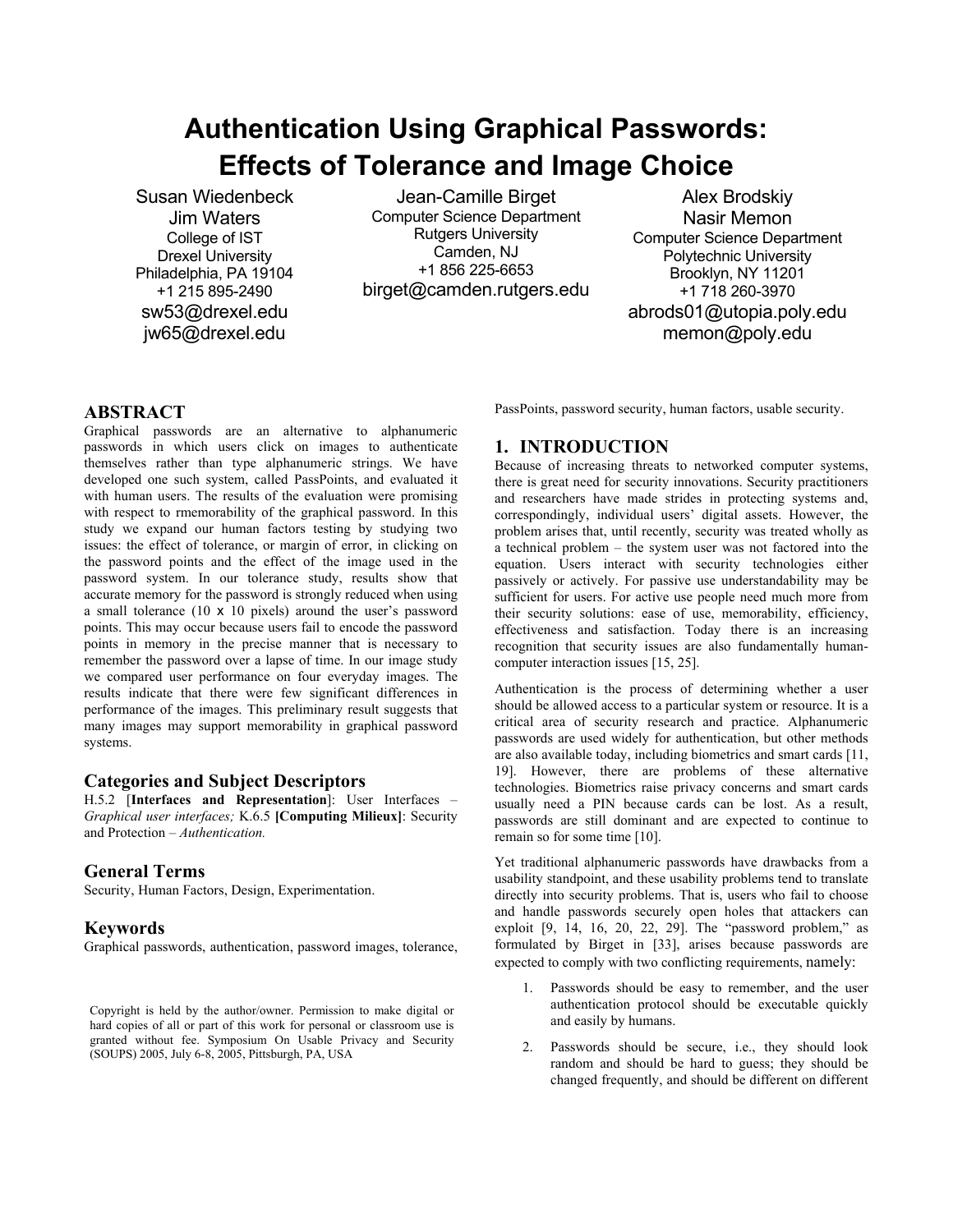accounts of the same user; they should not be written down or stored in plain text.

Meeting these conflicting requirements is almost impossible for humans, with the result that users compensate by creating weak passwords and handling them in an insecure way.

Many problems that users have with alphanumeric passwords are related to memorability of secure passwords. In an attempt to create more memorable passwords, graphical password systems have been devised. In these systems authentication is based on clicking on images rather than typing alphanumeric strings. Several kinds of graphical passwords have been invented. In recent work we have created a new kind of graphical password system, called PassPoints, and have done studies of its human factors characteristics compared to alphanumeric password [33, 34]. In this paper we report on further research on usability and memorability of our system under different conditions. In specific we investigate the effect of the tolerance, or the margin of error, allowed when entering one's password points and the effect of the choice of images used in the password system.

The following section briefly describes the difficulties users have with traditional passwords and the alternative of graphical passwords. This is followed by a description of PassPoints and a summary of our recent results comparing PassPoints to alphanumeric passwords. Section 3 reports on the tolerance study and Section 4 the images study. This is followed by the conclusion in Section 5.

## **2. BACKGROUND TO THE RESEARCH**

## **2.1 Users' Problems with Passwords**

Users' propensity to handle alphanumeric passwords insecurely arises largely from long-term memory (LTM) limitations. Users have difficulty remembering complex, pseudo-random passwords over time. The Power Law of Forgetting [2] describes rapid forgetting soon after learning, followed by very slow decay over the long-term. Psychological theories have identified decay over time and interference with other information in LTM as underlying reasons for forgetting [35]. A user is likely to forget a password that is not used regularly, as the memory is not "refreshed" or "activated" sufficiently often. When users have multiple passwords, today practically a universal condition, interference becomes a possibility. The user may either jumble the elements of the different passwords or remember the password but confuse which system it corresponds to.

Users normally cope with password memory problems by decreasing the complexity and number of passwords, thereby reducing password security. A secure password should be 8 characters or longer, random, with upper-case characters, lowercase characters, digits, and special characters. Such passwords lack meaningful content and can be learned only by rote memorization, a weak way of remembering [28]. Generally, users ignore such password recommendations, using instead short, simple passwords that are relatively easy to discover using dictionary attacks or attacks based on knowledge of the user. Recent surveys have shown that users often choose, short, alphabetic-only passwords consisting of personal names of family or friends, names of pets, and even the word "password" [9, 29]. Users typically write down their passwords, share passwords with others, and use the same password for multiple systems, sometimes with a single digit added on the end [1, 29]. While poor password practices may be largely attributed to memory problems, there are other factors as well. Some users are naïve about the power of a modern dictionary attack or about the scope of the damage that may occur if their computer is breached. Even if users are somewhat knowledgeable about security, their motivations may get in the way of good practices; they want to get real work done and therefore view authentication as an enabling task that should be gotten over with as quickly as possible [1]. A single-minded focus on immediate work goals, at the expense of security, places users at risk of widespread damage to their digital assets.

## **2.2 Graphical Passwords**

#### *2.2.1 Why Graphical Passwords May Be Better*

Most graphical password systems are based on either recognition or cued recall. In recognition-based systems the user must recognize previously chosen images from a larger group of distractor images. The decision is binary: either the image is known (recognized) or not known. In cued recall password systems users must click on several previously chosen areas in an image, cued by viewing the image.

Both types of systems may have memory advantages over alphanumeric passwords. Alphanumeric passwords are based on pure recall (presuming the user has not written the password down). It is known that recognition memory is better than unaided recall [24]. Furthermore, psychological studies show that images are recognized with very high accuracy (up to 98 percent) after a two hour delay, which is much higher than accuracy for words and sentences [30]. In addition, it has been found that error in recognition of images is only 17 percent after viewing 10,000 pictures [31]. Studies of recall also confirm that pictures are recalled better than words [26] and this has led to the tag "picture superiority effect" [23].

Cued recall, as used in graphical password systems, seems to be intermediate between recognition and pure recall. The decision is not binary based on recognition of the image as a whole. The user has to recall his or her click areas within the image. But scanning the image helps the user identify the correct areas.

Other psychological research on images has shown that people can remember detailed visual information in natural scenes [18] and that the content, affect, and organization of images influence the ability to remember an image [8, 21]. In terms of choice of memorable images, psychologists have found that coherent images are more memorable than jumbled ones [3]. Also, LTM stores the meaning of an image, not a replica of it [21]; therefore, concrete scenes are likely to be remembered well because of their semantically meaningful content, as opposed to abstract images.

## *2.2.2 Graphical Password Systems*

There are several graphical password systems based on recognition [13, 14, 27, 32]. For example, Passfaces [27] worked as follows in Brostoff and Sasse's empiricial study [10]. To create a password the user chooses four images of human faces from a large portfolio of faces. When logging in, the user sees a 3x3 grid with nine faces, consisting of one face previously chosen by the user and eight decoy faces. The user must recognize and click anywhere on the previously chosen face. This procedure is repeated with different target and decoy faces, for a total of four rounds. Only if the user chooses all four correct faces, will he or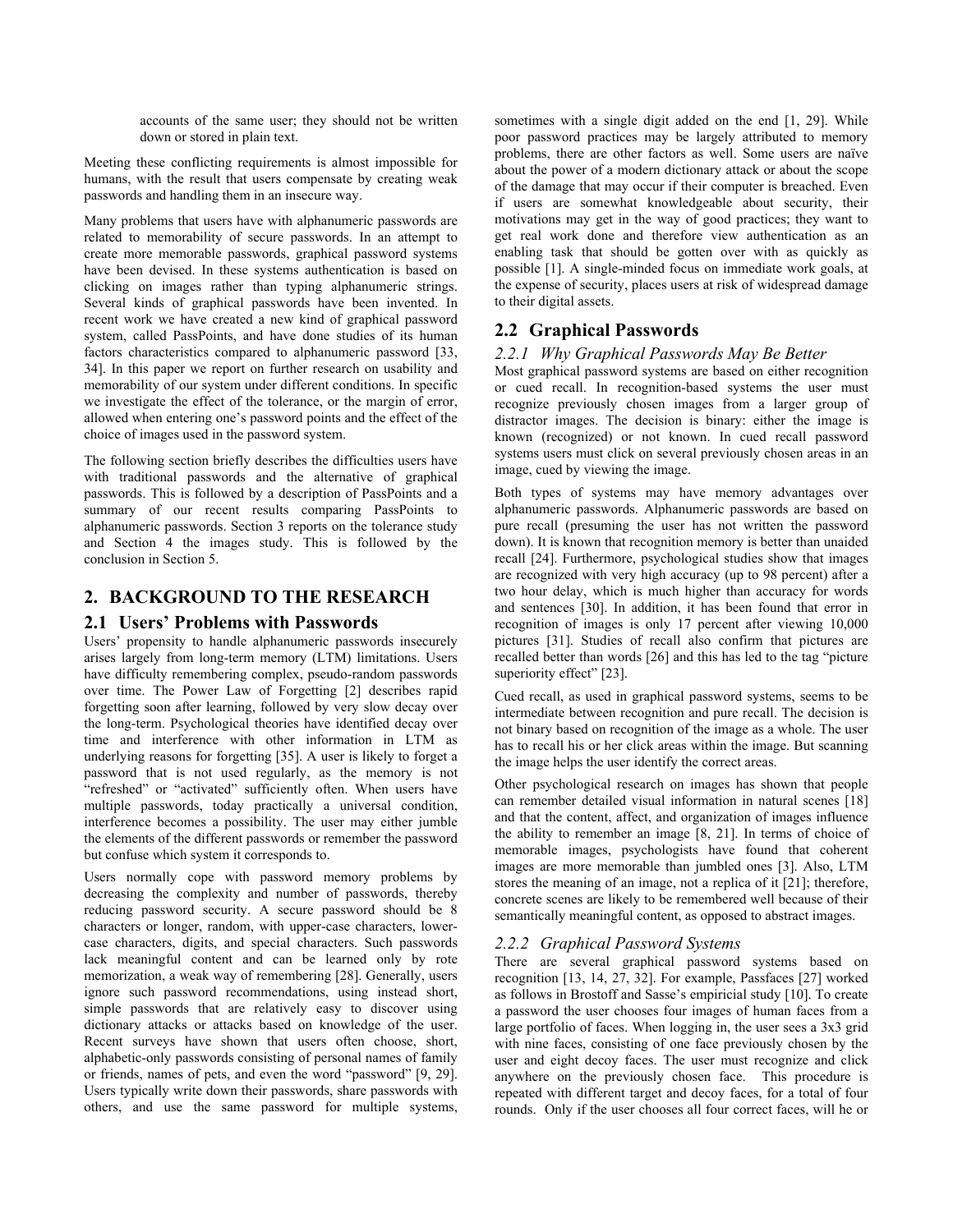she successfully log in. Empirical evidence from a field trial [10] shows that Passfaces may be more memorable than alphanumeric passwords. Evidence from another similar system, Déjà Vu [14], suggests that initially choosing the images from the portfolio is a rather slow process, but the images are easier to remember over time. However, the drawback of all such passwords based on image recognition is that only a small number of images can be displayed, e.g., nine images, one of which is a chosen image. Therefore, an attacker has a 1-in-9 chance of guessing the image. To reduce that chance the login process uses several rounds of recognition. To obtain security similar to that of 8-character alphanumeric password (over an alphabet of 64 characters), 15 or 16 rounds with 9 faces each would be required. This could make the login slow and tedious. Also, using faces as the images has been shown to lead to passwords with very low entropy because people choose faces in predictable ways [12].

Graphical passwords based on cued recall were first discussed by Blonder [5]. In such a scheme the user chooses several locations in an image to create a password. To log in the user must click on or close to those locations. There are no multiple rounds of images, just a single image. In an implementation of this scheme [7] the image had predefined click objects or regions that were outlined by thick boundaries. The users chose the password from these objects and logged in using them (although thick boundaries were not visible when logging in). A click anywhere within the boundary was considered correct. A problem with this scheme was that the number of predefined click regions was relatively small so the password had to be quite long to be secure (e.g., 12) clicks). Also, the use of pre-defined click objects or regions required simple, artificial images, for example cartoon-like images, instead of complex, real-world scenes.

Our system, PassPoints [4, 33, 34], is based on Blonder's idea of representing the password by multiple clicks on a single image. However, it overcomes some of the limitations of his scheme: There are no artificial predefined boundaries around areas of the image within which the user can click. This means that in the PassPoints scheme, users may choose any place in the image as a click point. After a sequence of click points (i.e., pixels) is chosen (a "password"), the system cryptographically hashes ("encrypts") the password and calculates a tolerance region around the chosen pixels [4]. When logging in, to make a valid click the user will have to click within this tolerance. The size of this tolerance can be varied, but for the password space to be large the tolerance should not be too large, e.g., 2 to 5 mm around each chosen pixel. To log in the users must click within the tolerance of their chosen click points. Their memory is cued by the image as they enter their password. The system or the user could provide the image. The main requirement is that it be a complex image that is visually rich enough to have many potentially memorable click places. Without artificial predefined boundaries, more intricate images, such as natural scenes, can be used.

An intricate image has hundreds of memorable points, and this means that the PassPoints scheme provides a very large password space, even with a moderate number of click points. Consider for example an image of size  $330 \times 260$  mm<sup>2</sup> with tolerance regions of size 6  $\times$  6 mm<sup>2</sup>; assuming that at least a quarter of the image consists of memorable places, this leads to more than 590 memorable tolerance regions. With 5 click points, this yields  $590<sup>5</sup>$  $= 7.15 \times 10^{13}$  possibly memorable passwords; with 6 click points

it yields 4.22  $\times$  10<sup>16</sup> possibly memorable passwords, which is larger than the number of all possible Unix-style passwords of length 8 over a 64-character alphabet (that number being 2.81 х  $10^{14}$ ). Thus, attacking the PassPoints scheme by brute-force search is as hard or harder than attacking a random Unix password. Similarly, recognition-based passwords (e.g., Passfaces) would need to have many rounds (14 or 15) in order to provide a password space of size comparable to PassPoints with 5 click points.

Other attacks against the PassPoints scheme, and graphical passwords in general, are still an open problem of research. One danger would be that many users choose salient objects, rather than more random click points. However, we do not know whether the danger is greater or less than using high frequency words in alphanumeric password systems. Another consideration is that a classical dictionary attack cannot be mounted against graphical passwords as they can be for alphanumeric passwords. It remains to be seen if systematic attacks, similar to a dictionary attack, can be devised for use against graphical passwords.

We compared PassPoints to alphanumeric passwords in a laboratory study [33, 34]. Our main interest was to evaluate the learning and memorability of our graphical passwords. There were 40 participants, and half were assigned to each group. Participants created and practiced either an alphanumeric or a graphical password. The participants subsequently carried out three longitudinal trials to input their password over the course of six weeks. The results showed that the graphical password group created a valid password with fewer difficulties than the alphanumeric group. However, the graphical group took longer and made more errors in carrying out the practice. This was expected given that the graphical group was using a kind of password that was entirely new to them. More importantly, all graphical users were able to reach the learning criterion within several minutes. In longitudinal trials the two groups performed similarly on memory of their password over six weeks User perceptions of the two password systems, collected by questionnaire, were quite similar.

#### *2.2.3 Research Questions*

Given largely encouraging results of our empirical testing [33.] 34], we have proceeded to carry out empirical studies of some of the key parameters in the PassPoints system: the effect of the tolerance around user click points and the effect of image content on user performance.

Varying the tolerance may affect both memory accuracy and motor activities; for small margins of error users may need to have a more accurate memory of their click points, as well as more attention to motor skill in clicking [17]. Yet the trade-off is that small tolerances increase the space of possible passwords and therefore make passwords more secure (less guessable).

Likewise, the nature of the images used in the system may have a large effect on people's ability to remember their click points. There is a trade-off here, too, because allowing users to choose their own images, which would be quite possible to do in this system, may lead to high memorability for an individual (e.g., a family photo), but at the same time may result in images with poor security characteristics (e.g., few memorable click points, images that are guessable with knowledge of that user). These issues are important because successful performance with a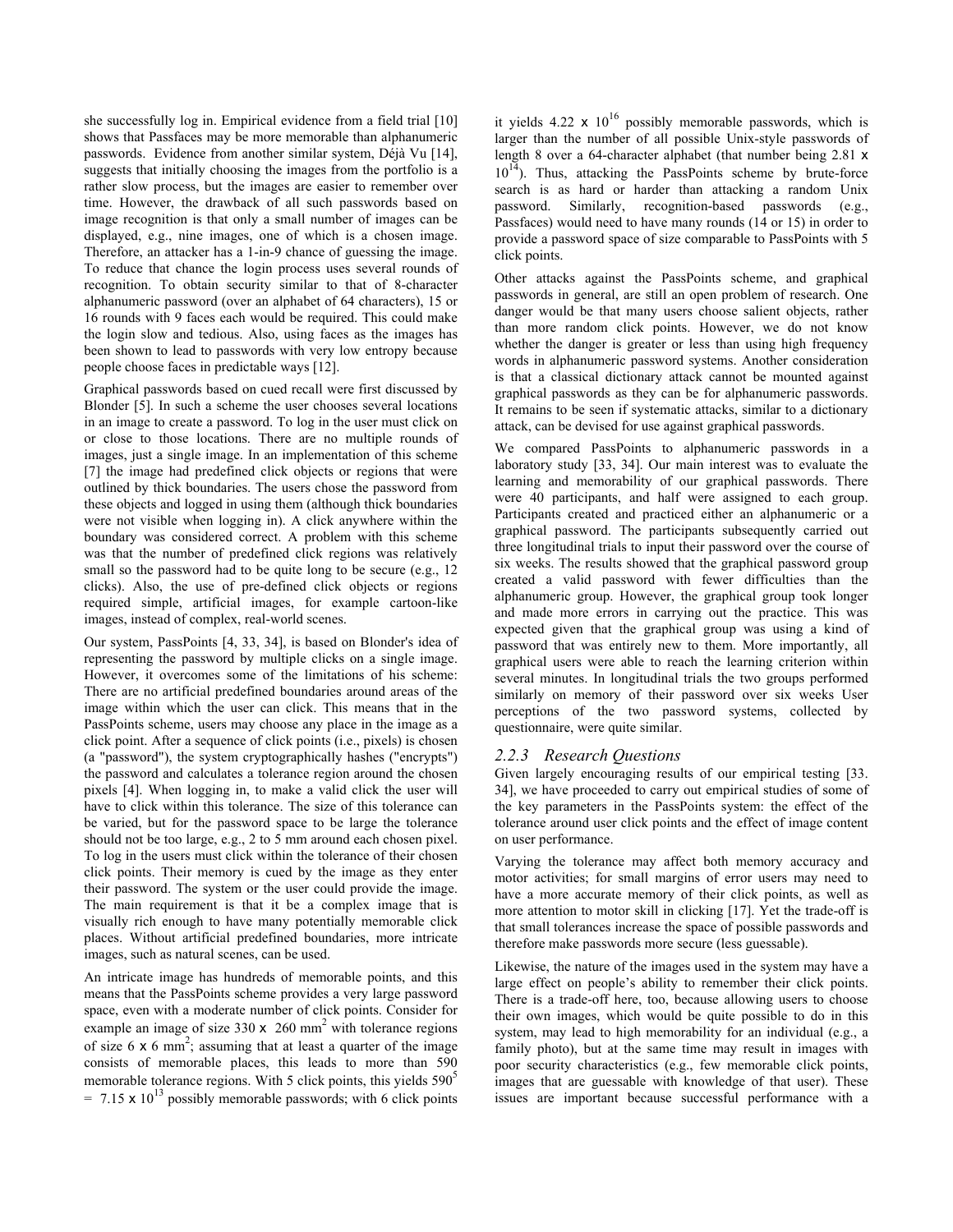graphical password system may hinge critically on the trade-offs. Therefore, our objective was to vary these conditions within reasonable bounds and evaluate how they affect performance.

### **3. TOLERANCE STUDY**

The objective of this study was to understand the effect of different tolerance sizes around user click points. The tolerance can be varied in the system. Our question is how does varying the tolerance affect success in graphical password use. In a previous experiment [33, 34] we used a relatively large tolerance However, this tolerance restricted the password space more than we liked. Therefore, we experimented with smaller tolerances to see how they affect user performance.

#### **3.1 Methodology**

Thirty-two undergraduate students, ranging from their first year to their last year of studies, participated in the experiment. Ten were female and 22 were male. The mean age of participants was 22.7 (SD=1.33). Most of the participants were majoring in information systems. They all used PCs frequently.

The PassPoints system used in this study was the same as in [33, 34], except that it used a different image. The interface included the image used for testing and several buttons. The single image used in this experiment depicted a colorful scene of children painting murals in a room. The size of the image was 451 х 331 pixels. Two tolerances around the click points were used: 14 х 14 pixels, and 10 х 10 (Table 1). In our earlier study of PassPoints [33, 34] we used a tolerance of 20 x 20 pixels and found that users were quite successful. In studying the effects of smaller tolerances we chose the 14 x 14 pixel tolerance and the 10 x 10 pixel tolerance because they were respectively about one-half and onequarter of the area of the 20 х 20 tolerance, as shown in Table 1.

#### **Table 1. Tolerance around click points (tolerance 20 х 20 is included for comparison to [33, 34] and image choice experiment)**

| Tolerance      | Size in $cm2$      | Example |
|----------------|--------------------|---------|
| $10 \times 10$ | 26cm <sup>2</sup>  |         |
| 14 x 14        | .37cm <sup>2</sup> |         |
| $20 \times 20$ | .53cm <sup>2</sup> |         |

The image occupied over half of the full screen (Figure 1). The rest of the screen consisted of a background with five buttons and empty space to present instructions in certain phases of the experiment. The Submit button was used to submit the password when the user had entered the points. The Undo and Clear buttons were used to correct a password before it was submitted; the Clear button erased all password points input so far; the Undo button erased only the user's most recently inputted point. The See My Password button allowed the user to view his or her password during the learning phase and under certain circumstances in the following retention phase. The Quit button allowed a user to quit the experiment. This button was placed to the side to avoid accidental quitting. All instructions for the participants were given on the screen and feedback on correctness of a password input was given on screen after the user clicked the Submit button. The online testing system also included a questionnaire that asked the

user's perceptions of the password system. The questions were answered on a 7-point Likert-type scale ranging from strongly agree (1) to strongly disagree (7).



**Figure 1. Image used in tolerance study.** 

The study was carried out in three sessions in a closed laboratory that seated up to 25 people. Each participant was sat at a PentiumIV computer with a high resolution 19 inch monitor. The participants were randomly assigned to the two tolerance conditions. There were 16 participants in both the 14 х 14 and the 10 х 10 groups. The session began with a Powerpoint presentation of approximately 7 minutes that introduced the experiment and explained the concept of graphical passwords. In the experiment, which lasted about 30 minutes, the participants first entered demographic data. Moving on to the experiment, instructions on the screen guided the participants to create a valid password consisting of 5 click points, none of which was within the tolerance around another click point. They were told that they would have to remember the points and the order in which they were input. A graphical password of 5 points was used based on an analysis which showed that, in terms of security, 5 click points provide a password space as large as or larger than an alphanumeric password of 8 characters [33]. When the participant had created a valid password, the password was displayed as feedback to the participant about the locations of the click points and the size of the tolerance. The display showed the image with a heavy outline of the size of the tolerance around each point chosen. The points were also numbered 1 to 5 to indicate their order of input (Figure 2).



**Figure 2. Feedback on password after all points have been chosen** 

When the participant had created a valid password, the learning phase began. To reinforce the password the participant entered the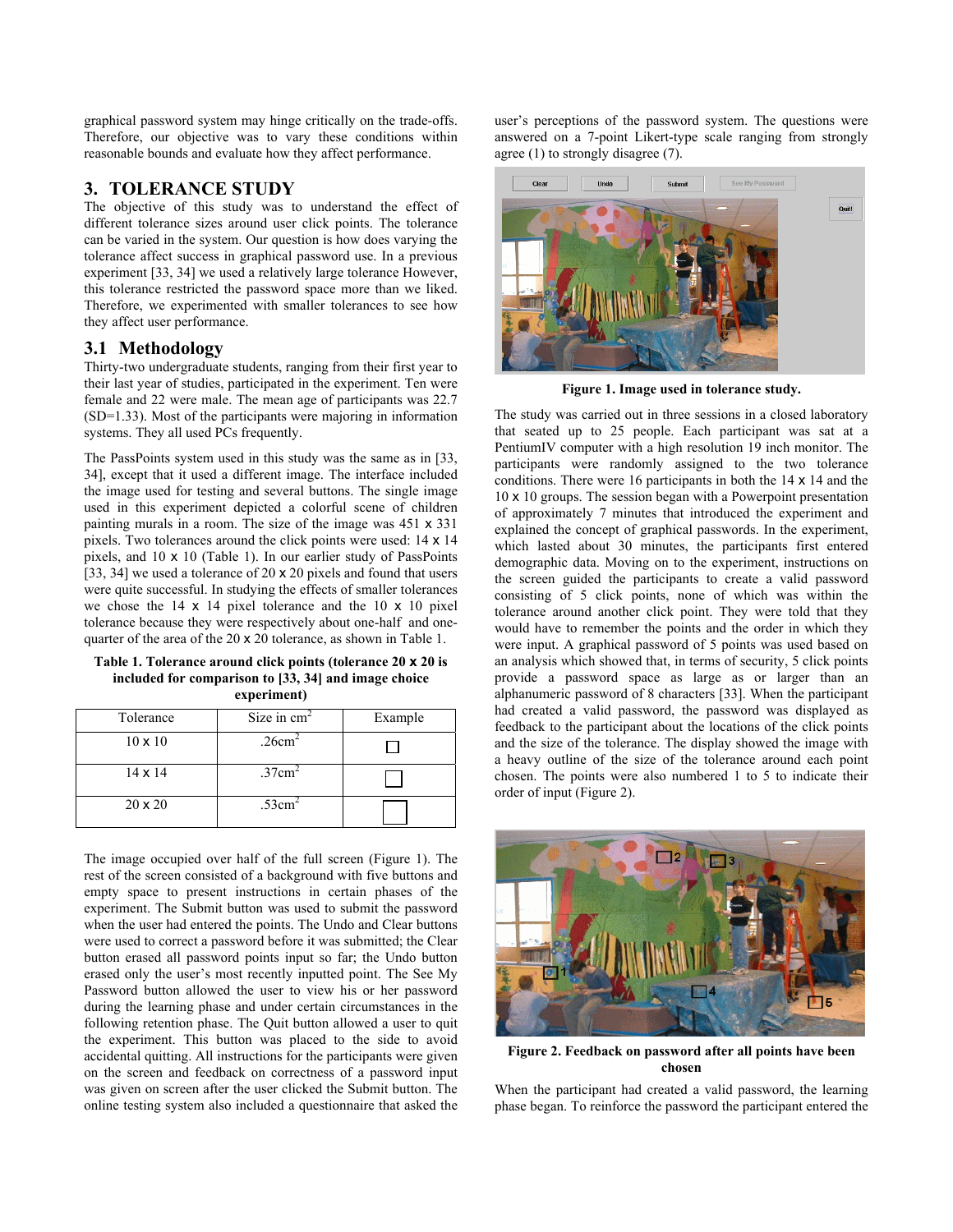password repeatedly until he or she achieved ten correct password inputs. Participants received binary feedback on the correctness of each password input and could see an on-screen count of how many correct and incorrect entries they had made. If the user was not able to remember the password, he or she could click on Show My Password, which displayed the password image with the password points indicated, as in Figure 2. After the learning phase, the participant filled out the questionnaire online. This was designed to gather user perceptions and act as a distractor between the learning phase and the first retention trial.

In the retention phase password retention was measured at the end of the first session (R1) and one week later (R2). The participant had to enter the password correctly one time. The retention trials took 5 minutes or less. The trial was over as soon as the participant entered the correct password. If the participant entered an incorrect password, the system gave feedback that the password was wrong, and the participant was instructed to reenter the password. If the user failed to input the password correctly after five attempts, the Show My Password button was enabled and the participant could view the password, then make another attempt to input it.

#### **3.2 Results**

We recorded results about the three phases of the study: password creation, learning, and retention, as discussed below.

Two participants in the 10 x 10 group created an invalid passwords and had to try again. There were no password creation errors in the 14 х 14 group. The errors were not serious. An example of an error is that the participant entered the wrong number of points (e.g., 4 rather than 5), apparently out of inattention to the on-screen instructions. There were no significant differences in the number of attempts or the time to create a valid password.

In the learning session participants entered their password repeatedly until they had accomplished 10 correct inputs. We measured the number of attempts to meet the criterion and the time. The means and standard deviations are show in Table 2.

T-tests were used for the analyses. The t-test for number of incorrect submissions was not significant. The time for incorrect submissions was marginal,  $t(31)=3.46$ ,  $p<.071$ . The time for correct submission was not significant. Further results showed that the two groups were almost equivalent in terms of the number

**Table 2. Means (SD) in learning phase** 

|                     | Tolerance      |                |  |  |  |  |
|---------------------|----------------|----------------|--|--|--|--|
|                     | $14 \times 14$ | $10 \times 10$ |  |  |  |  |
| Number of incorrect | 1.56           | 4.81           |  |  |  |  |
| submissions         | (3.65)         | (6.83)         |  |  |  |  |
| Time for incorrect  | 116.08         | 181.43         |  |  |  |  |
| submissions (sec)   | (78.52)        | (115.50)       |  |  |  |  |
| Time for correct    | 10.52          | 12.83          |  |  |  |  |
| submissions (sec)   | (4.35)         | (4.01)         |  |  |  |  |

of individuals who entered their password 10 times without any errors – 6 in the 10 x 10 group and 7 in the 14 x 14 group. However, in the 14 x 14 group 15 out of 16 individuals succeeded with only one or two extra attempts. By contrast, individuals in the 10 x 10 tolerance took many more trials (Table 3).

**Table 3. Number of participants making incorrect submissions by tolerance in the learning phase** 

|                | Number of Incorrect Submissions |  |  |  |  |  |  |  |  |  |  |
|----------------|---------------------------------|--|--|--|--|--|--|--|--|--|--|
|                |                                 |  |  |  |  |  |  |  |  |  |  |
| $14 \times 14$ |                                 |  |  |  |  |  |  |  |  |  |  |
| $10 \times 10$ |                                 |  |  |  |  |  |  |  |  |  |  |

Tables 4 and 5 show the means and standard deviations of the retention phase. R1 is the password input at the end of the first session, after the questionnaire/distractor task; R2 is the session one week later. Recall that participants had only to enter their password correctly one time in the retention trials.

**Table 4. Means (SD) in R1 retention trial** 

|                     | Tolerance      |                |  |  |  |  |
|---------------------|----------------|----------------|--|--|--|--|
|                     | $14 \times 14$ | $10 \times 10$ |  |  |  |  |
| Number of incorrect | 0.19           | 0.31           |  |  |  |  |
| submissions         | (0.54)         | (0.87)         |  |  |  |  |
| Time for incorrect  | 2.05           | 1.85           |  |  |  |  |
| submissions (sec)   | (6.65)         | (5.13)         |  |  |  |  |
| Time for correct    | 10.01          | 8.85           |  |  |  |  |
| submissions (sec)   | (8.85)         | (2.94)         |  |  |  |  |

**Table 5. Means (SD) in R2 retention trial** 

|                     | Tolerance      |                |  |  |  |  |
|---------------------|----------------|----------------|--|--|--|--|
|                     | $14 \times 14$ | $10 \times 10$ |  |  |  |  |
| Number of incorrect | 0.94           | 3.12           |  |  |  |  |
| submissions         | (2.14)         | (3.20)         |  |  |  |  |
| Time for incorrect  | 11.42          | 50.88          |  |  |  |  |
| submissions (sec)   | (23.56)        | (65.20)        |  |  |  |  |
| Time for correct    | 15.60          | 16.85          |  |  |  |  |
| submissions (sec)   | (6.97          | (9.86)         |  |  |  |  |

Two-way mixed model ANOVAs were used for the analyses with tolerance as the between-subjects factor and retention trial (R1/R2) as the within-subjects factor. The ANOVA for the number of incorrect submissions showed that the effect of retention trial was significant,  $F(1,30)=12.62$ ,  $p<0.01$  with a higher number of incorrect attempts in R2. The within-subjects effect of tolerance was also significant,  $F(1,30)=5.45$ ,  $p<.027$ , with tolerance 10 x 10 taking more incorrect attempts. The interaction of retention trial and tolerance was significant, F(1,30)=4.23, p<.049, (Figure 3). Follow-up using Newman-Keul's test indicated that the number of incorrect submissions in the 10 х 10 group in trial R2 was significantly higher than any of the other tolerance by trial groups. In terms of individual participants, our data show that in R1 there were two participants in each tolerance that made errors submitting their password. By contrast, in R2 11 participants in the 10 х 10 group made at least one error, while 5 participants in the 14 х 14 group made at least one error. Furthermore, we examined how many participants "failed" to log in by the criterion of making a correct log in within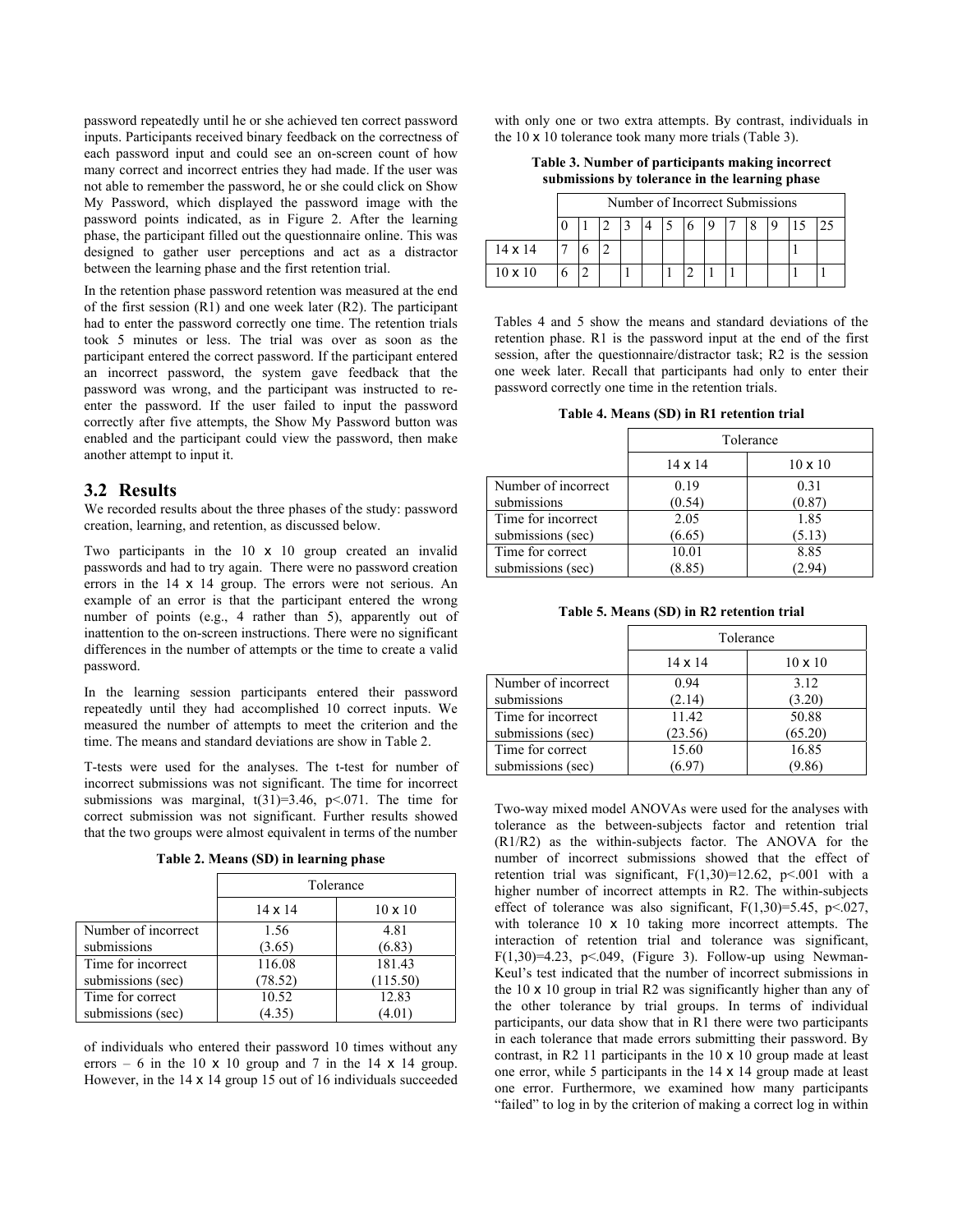4 or less attempts. This criterion was chosen because existing password systems often block users if they make repeated errors on input. In fact, our participants were allowed to continue attempting to log in as long as they wished, but after 4 unsuccessful attempts the Show My Password button became active and the participants could look at their password. In the 10 х 10 group 7 of 16 participants (43.75 percent) failed to log in, while in the 14 x 14 group only 2 of 16 failed (12.5 percent). There was a significant difference on failure between the groups  $t(30)=2.63, p<.015$ ).

The analysis of time for incorrect submissions showed that there was a main effect of retention trial,  $F(1,30)=11.13$ ,  $p<.002$ , a main effect of tolerance,  $(F(1,30)=5.03, p<0.032,$  and a significant interaction,  $F(1,30)=5.12$ ,  $p<031$  (Figure 4). A Newman-Keul's test showed that, as in the previous case, the only significant difference in the interaction was that the 10 х 10 group in R2 took significantly more time on incorrect attempts. Finally, the analysis of correct submission times showed that there was a significant effect of retention trial,  $F(1,30)=15.79$ ,  $p<.0001$ , but no significant effect of tolerance or the interaction.



**Figure 3. Number of incorrect submissions by tolerance in R1 and R2.** 



**Figure 4. Time for incorrect submissions by tolerance in R1 and R2.** 



**\*Figure 5. Time for correct submissions by tolerance in R1 and R2.** 

User perceptions measured in a questionnaire found several interesting results. Users were posed six key questions about graphical password use, as shown below. Other items in the questionnaire did not target use directly and were meant to increase the time between the learning phase and the R1 retention trial, for example, questions about the understandability of the onscreen instructions or the amount of feedback the user received.

The means and standard deviations of the six questions are shown in Table 6. Recall that a lower number indicates *higher* agreement with the statement.

- 1. It did not take me long to input my password correctly 10 times
- 2. Once I had created my password I was able to input it correctly.
- 3. Inputting my password was easy.
- 4. Inputting my password was fast.
- 5. I think that the password system was pleasant to use.
- 6. There was too much to remember when using the system.

**Table 6. Means (SD) of question responses** 

|    | Mean<br>(SD)<br>14 x 14 | Mean<br>(SD)<br>$10 \times 10$ | Mann-Whitney U | p    |
|----|-------------------------|--------------------------------|----------------|------|
| Q1 | 1.69                    | 3.31                           | 66.00          | .019 |
|    | (1.54)                  | (2.33)                         |                |      |
| Q2 | 1.44                    | 2.89                           | 67.50          | .021 |
|    | (1.09)                  | (1.82)                         |                |      |
| Q3 | 1.81                    | 3.06                           | 82.00          | .086 |
|    | (0.98)                  | (1.95)                         |                |      |
| Q4 | 2.38                    | 3.31                           | 95.00          | .224 |
|    | (1.31)                  | (2.02)                         |                |      |
| Q5 | 1.81                    | 3.56                           | 51.50          | .003 |
|    | (0.91)                  | (1.86)                         |                |      |
| Q6 | 2.94                    | 3.13                           | 122.50         | .838 |
|    | (1.65)                  | (1.82)                         |                |      |

The questions were analyzed with the Mann-Whitney U test, which is a non-parametric test used for two independent samples. The questions tended to be answered more favorably by the 14 x 14 group in most cases. Exceptions were "inputting my password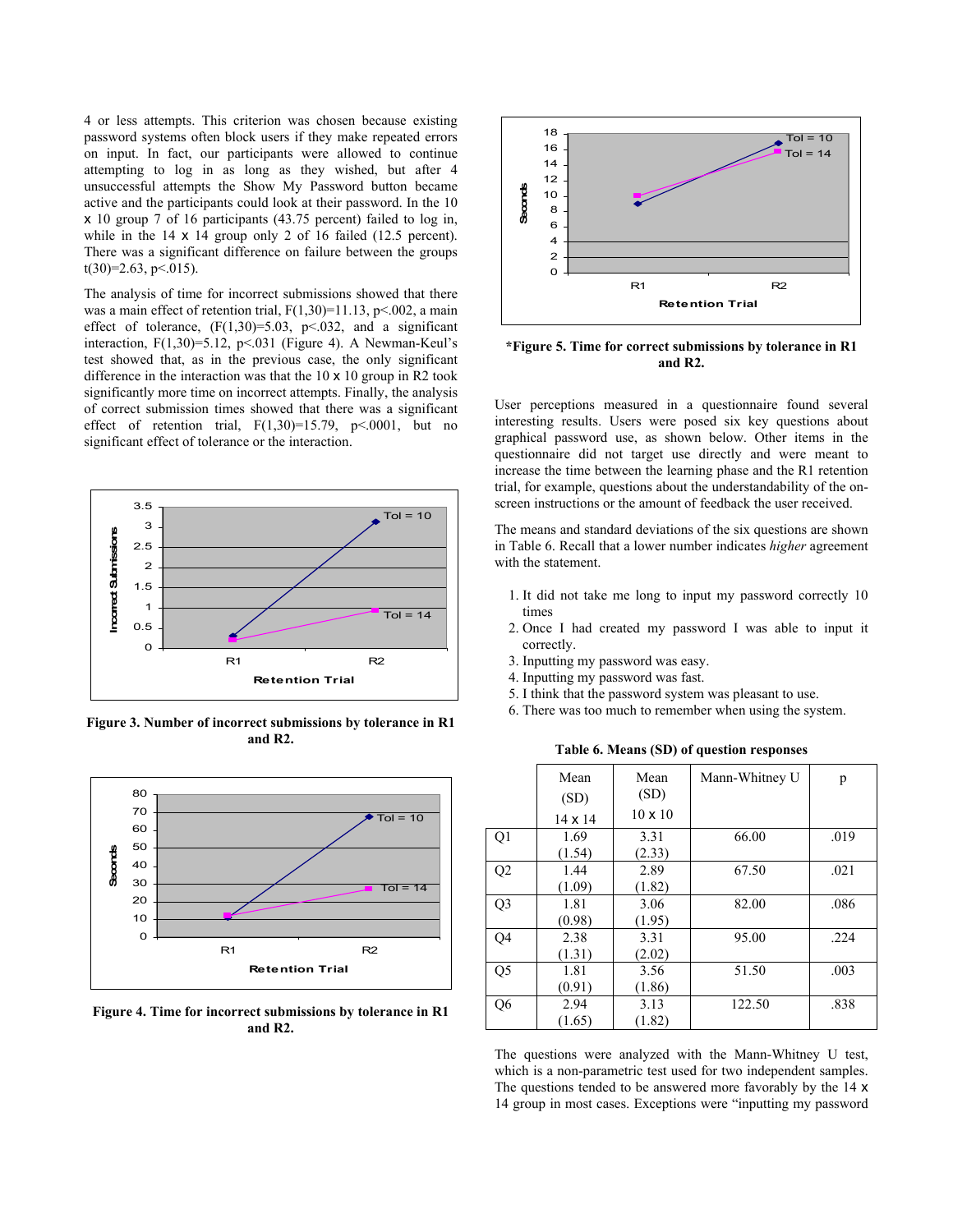was fast," and "there was too much to remember when using the system."

## **3.3 Discussion**

Participants had little difficulty creating a valid graphical password, but learning their password via repeated password inputs posed challenges to some. While there were no significant differences, there appeared to be a trend for individuals in the smaller tolerance to make more errors and for the input time for their erroneous password attempts to take longer. Another indicator of this trend is the long trail of participants who took many practice trials in the smaller tolerance (Table 3). The two tolerance groups were essentially equivalent in the number of individuals who input their password 10 times with no errors. In the larger tolerance group 15 of 16 individuals met the criterion of 10 correct inputs with 2 errors or less. In the smaller tolerance group only 8 participants met the criterion with 2 errors or less. The other 8 participants took from 3 to 25 incorrect password inputs before achieving the 10 correct trials. Using a graphical password was new to the participants and we expected errors in the learning phase, but the long trail of errors in the 10 х 10 group is quite striking. The difficulties that users had in the 10 х 10 group were also reflected in several of the questionnaire items, in which they tended to have poorer perceptions on key items, such as ability to input the password correctly, ease of using the password, and pleasantness of using the password system. On the other hand, it should be noted that the time for participants in the two groups to input a *correct* password was equivalent.

In the R1 retention trial there were very few incorrect password submissions, 2 in each tolerance group. It should be noted that the mean time for these incorrect submissions was very low. This likely indicates that the errors were slips, in which the participants noticed a slip immediately and submitted it so they could start over. In fact, there was a Clear button provided for this case, but it was seldom used. In the correct submissions the time was essentially equivalent for the two groups, approximately, 9 to 10 seconds. This is similar to the results of our prior study of PassPoints [33, 34], where the time in R1 to input a graphical password averaged slightly less than 9 seconds using a tolerance of 20 х 20. In that study, the time for inputting alphanumeric passwords was between 5 and 6 seconds. We found it encouraging in [33, 34] that after a little practice the difference was only a few seconds. Generally, based on Fitts' Law [18] we expect slower input times in graphical password systems, if the input involves mouse movement and a small tolerance. On the other hand, slower graphical password input in our studies may also be related to the participants' lack of experience. The participants in our studies were not highly skilled using graphical passwords. We expect users to input graphical passwords faster with continual use and automation of the process. We are currently carrying out a study of repetitive use of our graphical passwords to evaluate how fast users can enter a correct graphical password when they have become very well practiced with their password. These results will give us better data on the potential for fast input in comparison to reported speed of inputting alphanumeric passwords. If the input time for graphical passwords is substantially higher than alphanumeric passwords in normal use, then these passwords will be suitable only for infrequently authentication needs where memorability is more important than time.

The results of the R2 retention trial were strikingly different from R1. The main issue was the participants' ability to remember their graphical password. Participants in the smaller 10 х 10 tolerance made significantly more incorrect submissions that the larger 14 x 14 tolerance. First, it should be noted that there were relatively few errors in the 14 x 14 group in R2, only 15 in total for a mean of slightly less than 1 per person. However, eleven participants had no errors at all, and most of the errors were from two people, one who needed 4 attempts to be successful and the other who needed 8 attempts. Only one of the participants took more than 4 attempts, our criterion for failure. This is an encouraging result for the 14 x 14 group. The time for incorrect submissions was not highly elevated over R1, suggesting that participants knew where to look for their password points and located and clicked on them quickly, even though they made errors. The longer mean time for correct password submissions of this group in R2 than in R1 may mean that individuals who made an error in their first attempt(s) were slower and more cautious in their subsequent correct attempt.

Turning to the 10 х 10 group, we see a strong contrast with the 14 х 14 group. Only 5 participants were able to input their password on the first attempt without errors. There was a total of 50 errors among the remaining 11 participants. Seven of them failed according to our criterion of 4 attempts to log in. They also had a much higher mean time to input these incorrect passwords than did the larger tolerance group, 51 seconds. This suggests that individuals in the 10 х 10 tolerance had to spend a great deal more time scanning the image to identify their password points. They probably also had to observe the area of their password points very carefully to identify the exact place to click because of the small tolerance. We do not believe that the manual activity of actually clicking in the smaller tolerance is an explanation of the time results, given the results in the learning phase and R1, where the correctness and time to input were very similar between the two groups.

In sum, the  $10 \times 10$  participants were equivalent to the  $14 \times 14$ participants in the first retention, R1, shortly after learning their passwords. However, they performed much more poorly than the 14 х 14 group in the retention phase. It appears that the participants' memories were cued by the image, but they had difficulties in remembering details. We interpret this as largely a matter of precision of memory, not manual precision of clicking. Participants using the 10 x 10 tolerance had to encode their password points more precisely in memory to successfully use the password after a lapse of time. For example, rather than encoding a password point as the "paint brush," the individual would need to encode it as the "handle of the paint brush." While the 14 х 14 group also had to encode their password points relatively precisely in memory, the difference in tolerance gave them a greater margin of error when they had to input the password. We conclude that a tolerance of 14 х 14 pixels can be used successfully by PassPoint users, but a smaller tolerance of  $10 \times 10$ pixels is significantly more difficult, given intermittent use. The problem of precise, detailed memory over time may be reduced by procedures for encoding the password points at password creation time and by substantial use of the password to reinforce it. The memory problem is likely to be even harder if the user has multiple graphical passwords that create interference in memory. We are currently carrying out a study of graphical password interference in PassPoints.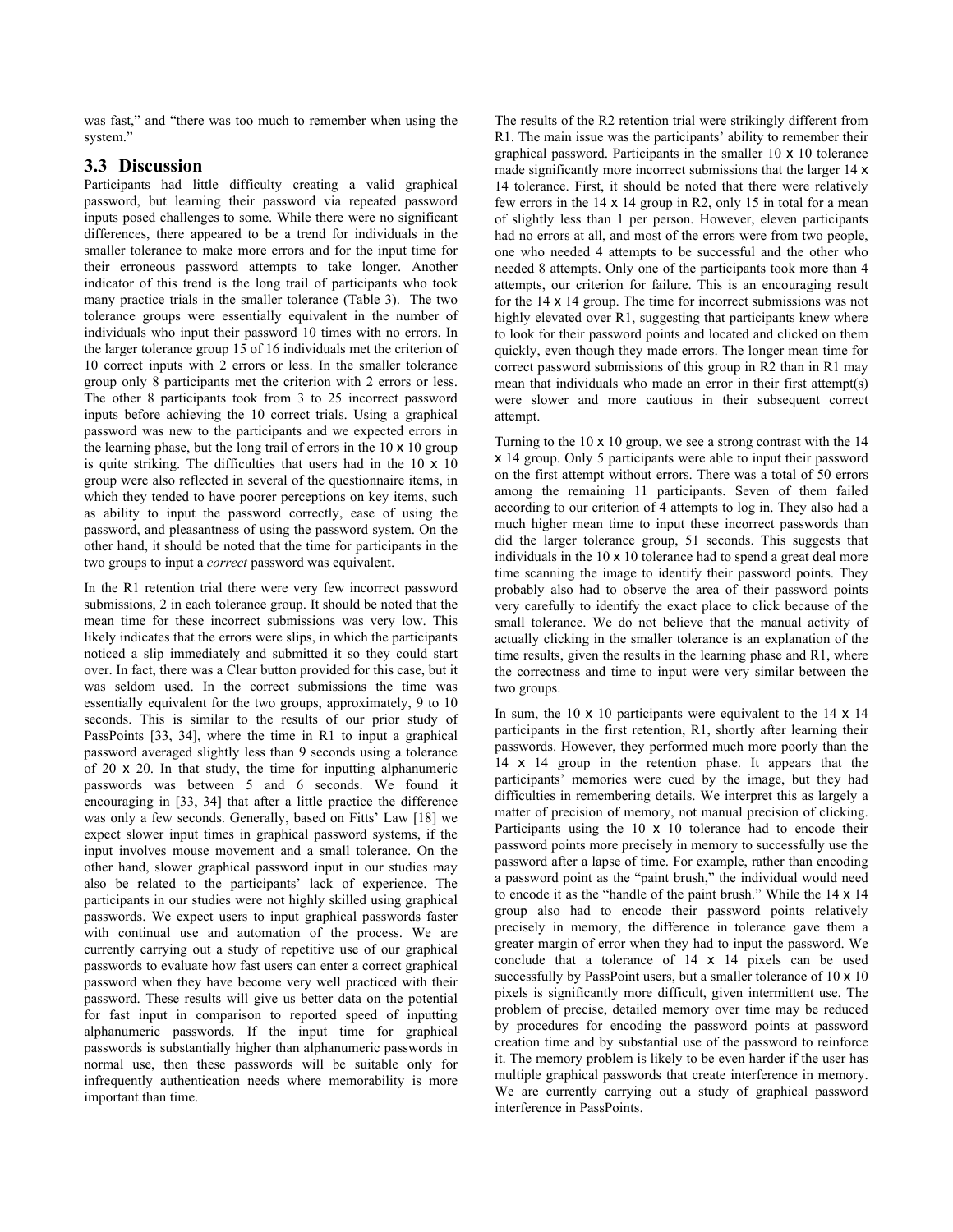## **4. IMAGE CHOICE STUDY**

The objective of this study was to understand the effect of different images on user performance. Our question is how does varying the image affect success in graphical password use. There is a dearth of knowledge about memorability of specific kinds of images. First, to our knowledge, there is no theory or taxonomy of classes of images that might structure image choice. Second, psychologists have studied images, but much of the research has focused on the memorability of images compared to words and sentences, i.e. the "picture superiority effect" [26]. Studies of characteristics of images exist, but are not highly directive for our purposes. Some research studies have investigated image memorability in the context of free recall of images, others in the context of recognition memory. These studies do not give us sufficient guidance about cued recall of images, as used in Blonder-style systems such as PassPoints. We chose several everyday images based on the existing psychological research and our own intuition, with the purpose of gaining some initial knowledge about learnability and memorability when using different images. Thus, this is an exploratory study.

#### **4.1 Methodology**

Eighty-three undergraduate students participated in the study. There were 62 males and 21 females. The mean age was 22.7 (SD=2.84). Most of the participants were majoring in information systems. They all used PCs frequently. They did not participate in the tolerance study. This was their first use of PassPoints.

The system set-up was exactly the same as in the tolerance study described above, with two differences. First, only one tolerance was used because our focus was on the effect of images, not tolerances. At this point in our research we have no reason to believe that there would be an interaction between image and tolerance, although this could be a subject for future research. A tolerance of 20 х 20 pixels was used, which equated to square of area .53  $\text{cm}^2$  (see Table 1). This tolerance was used for compatibility with our earlier experiment [33, 34]. Second, four images were used. One image was the children painting murals used in the tolerance study (Figure 1). The other three images represented respectively an indoor swimming pool and its surrounds with people walking around it, a small room with a table holding colorful teapots and crockery, and a city map of the central area of Philadelphia (Figures 5, 6, and 7).



**Figure 6. Image POOL** 



**Figure 7. Image TEA.** 



**Figure 8. Image MAP.** 

The study was carried out in four sessions in two closed laboratories, each seating up to 25 people. In each session participants were randomly assigned to the four image conditions. The number of participants in each group was as follows: POOL 20, MURAL 18, TEA 22, and MAP 23.

#### **4.2 Results**

In the password creation phase there were 13 errors in which participants failed to create a valid graphical password and had to try again (16 percent of participants). Except for one person, the participants were able to make a valid password on the second try. There were no significant differences among the groups in the number of attempts or the time to create a valid password.

The means and standard deviations of the learning phase are shown in Table 7.

|                    |             | Image        |            |            |  |  |  |  |  |
|--------------------|-------------|--------------|------------|------------|--|--|--|--|--|
|                    | <b>POOL</b> | <b>MURAL</b> | <b>TEA</b> | <b>MAP</b> |  |  |  |  |  |
| Number incorrect   | 4.80        | 1.00         | 3.23       | 1.70       |  |  |  |  |  |
| submissions        | (7.16)      | (1.68)       | (5.94)     | (4.57)     |  |  |  |  |  |
| Time for incorrect | 160.77      | 67.58        | 117.12     | 113.71     |  |  |  |  |  |
| submissions (sec)  | (107.67)    | (48.92)      | (63.12)    | (75.60)    |  |  |  |  |  |
| Time for correct   | 11.18       | 8.45         | 12.14      | 10.84      |  |  |  |  |  |
| submissions (sec)  | (2.46)      | (2.63)       | (15.42)    | (8.29)     |  |  |  |  |  |

**Table 7. Means (SD) in learning phase** 

Oneway ANOVAs were used for the analyses and Tukey's HSD for specific comparisons. The ANOVA for the number of incorrect submissions was not significant. The time for correct submission was also non-significant. Finally, time for incorrect submissions was significant, F(3,79)=2.98, p<.036. Tukey's HSD showed that the only significant difference was between POOL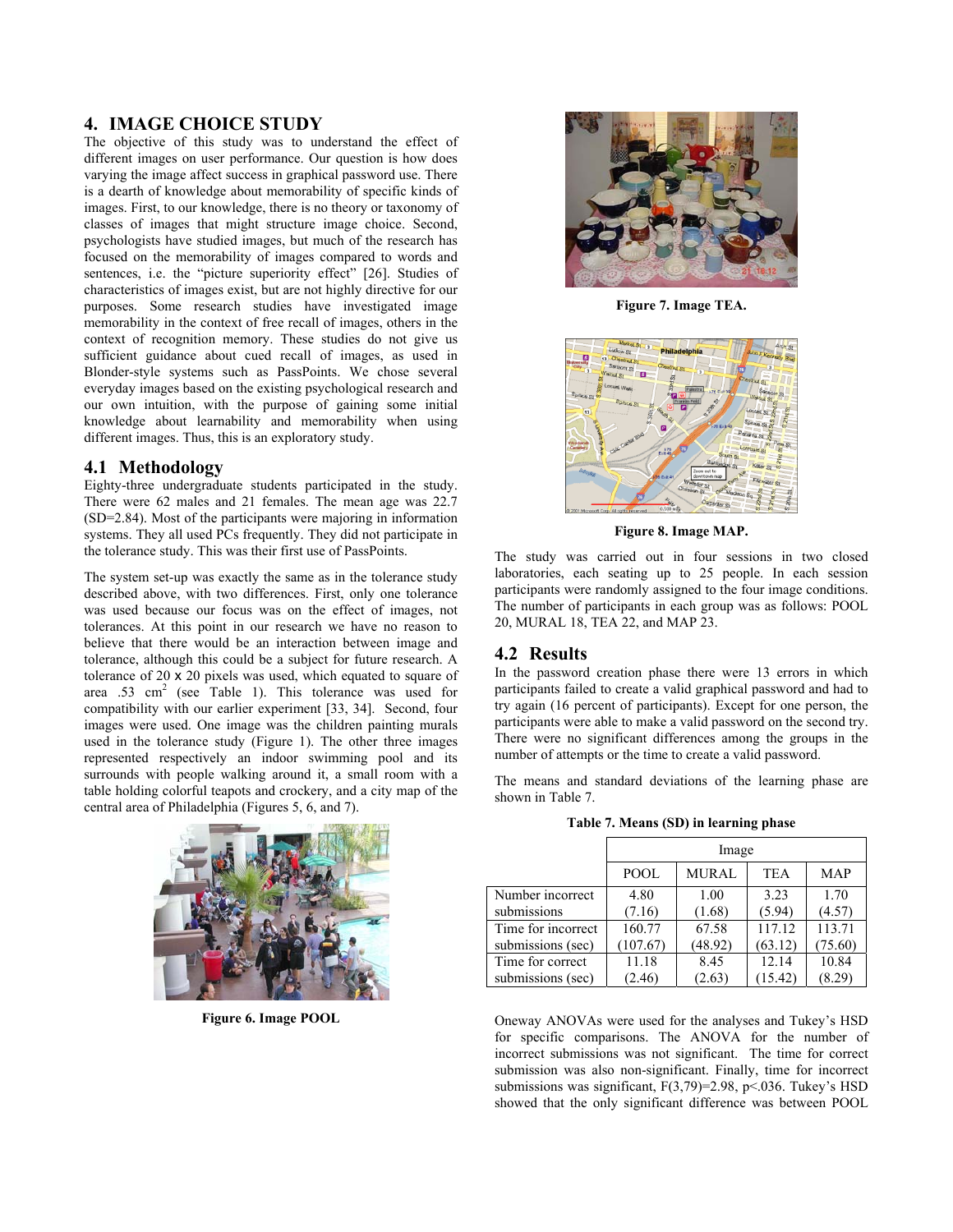and MURAL. The table below shows that most participants made 0 to 2 incorrect submissions while practicing. However, there were several individuals in each group who needed many practice trials to meet the criterion of 10 correct password inputs (Table 8).

**Table 8. Number of participants making incorrect submissions by image in the learning phase** 

|                     |   | Number of Incorrect Submissions |    |    |   |   |  |  |  |  |  |  |                      |  |
|---------------------|---|---------------------------------|----|----|---|---|--|--|--|--|--|--|----------------------|--|
|                     |   |                                 |    | 13 | 4 | 6 |  |  |  |  |  |  | 10 13 17 18 20 22 25 |  |
| <b>POOL</b>         | 8 |                                 |    |    |   |   |  |  |  |  |  |  |                      |  |
| MURAL <sup>19</sup> |   | .5                              | 13 |    |   |   |  |  |  |  |  |  |                      |  |
| <b>TEA</b>          |   |                                 |    |    |   |   |  |  |  |  |  |  |                      |  |
| MAP                 |   |                                 |    |    |   |   |  |  |  |  |  |  |                      |  |

Tables 9 and 10 show the means and standard deviations in the retention phase.

|                    | Image       |              |        |            |  |  |  |
|--------------------|-------------|--------------|--------|------------|--|--|--|
|                    | <b>POOL</b> | <b>MURAL</b> | TEA    | <b>MAP</b> |  |  |  |
| Number incorrect   | 0.55        | 0.17         | 0.14   | 0.39       |  |  |  |
| submissions        | (1.57)      | (0.51)       | (0.47) | (1.31)     |  |  |  |
| Time for incorrect | 791         | 1.18         | 1.26   | 3.08       |  |  |  |
| submissions (sec)  | (28.20)     | (3.37)       | (4.40) | (9.25)     |  |  |  |
| Time for correct   | 8.61        | 7.52         | 7.43   | 7.86       |  |  |  |
| submissions (sec)  | (3.27)      | (3.62)       | (2.32) | (2.03)     |  |  |  |

**Table 9. Means (SD) in R1 retention trial** 

|                    | Image       |              |            |            |  |  |  |
|--------------------|-------------|--------------|------------|------------|--|--|--|
|                    | <b>POOL</b> | <b>MURAL</b> | <b>TEA</b> | <b>MAP</b> |  |  |  |
| Number incorrect   | 2.75        | 2.00         | 2.64       | 1.30       |  |  |  |
| submissions        | (3.88)      | (3.33)       | (3.27)     | (3.21)     |  |  |  |
| Time for incorrect | 60.90       | 27.96        | 39.99      | 63.83      |  |  |  |
| submissions (sec)  | (67.35)     | (45.44)      | (52.25)    | (13.31)    |  |  |  |
| Time for correct   | 18.50       | 14.54        | 13.67      | 20.29      |  |  |  |
| submissions (sec)  | (5.92)      | (6.58)       | (4.91)     | (15.46)    |  |  |  |

A two-way mixed model ANOVA was used for the analyses with image as the between-subjects factor and retention trial (R1/R2) as the within-subjects factor. The ANOVA for the number of incorrect submissions showed that the effect of retention trial was significant,  $F(1,30)=124.40$ ,  $P<.0001$ , with a higher number of incorrect attempts in R2. The between-subjects effect of image was not significant, nor was the interaction (Figure 9). Only two of the 83 participants made submission errors in the first retention trail, R1. However, 36 of 83 individuals made errors in the second retention trial one week later, and 22 of those individuals made more than the 4 incorrect attempts and thus "failed" (26.5) percent). The number of participants who failed in each group varied from 3 to 8; there were no significant differences by image. The analysis of time for incorrect submissions showed that the only significant effect was retention trial,  $F(1,79)=79.00$ ,  $p<.0001$ (Figure 10). Finally, the analysis of correct submissions showed

that there was again a significant effect of retention trial, F(1,79)=70.36, p < 0001. There was also a marginal effect of image,  $F(3,79)=2.55$ ,  $p<0.62$ . Tukey's HSD indicated that performance of the MAP group was lower that the TEA group (Figure 11).



**Figure 9. Number of incorrect submissions by image in R1 and R2.** 



**Figure 10. Time for incorrect submissions by image in R1 and R2.** 



**Figure 11. Time for correct submissions by image in R1 and R2.** 

The perceptions of the participants are reported in Table 11. The question numbers refer to the same questions used in the tolerance study, repeated for convenience here.

1. It did not take me long to input my password correctly 10 times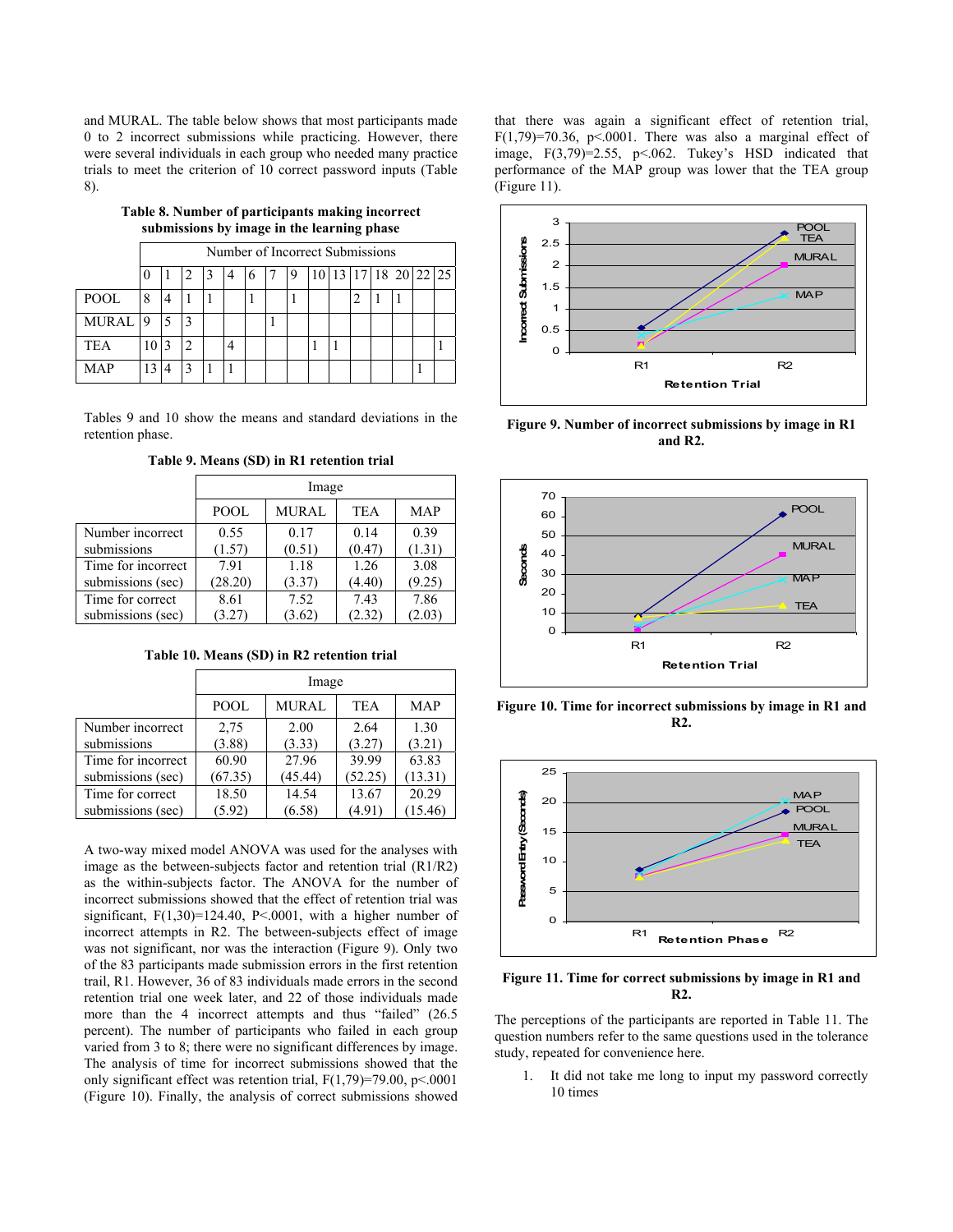- 2. Once I had created my password I was able to input it correctly.
- 3. Inputting my password was easy.
- 4. Inputting my password was fast.
- 5. I think that the password system was pleasant to use.
- 6. There was too much to remember when using the system.

|                | Mean        | Mean    | Mean       | Mean       | Kruskal  | p    |
|----------------|-------------|---------|------------|------------|----------|------|
|                | (SD)        | (SD)    | (SD)       | (SD)       | Wallis   |      |
|                | <b>POOL</b> | MURAL   | <b>TEA</b> | <b>MAP</b> | $df = 3$ |      |
| Q1             | 3.40        | 2.00    | 2.86       | 2.09       | 8.90     | .031 |
|                | (2.14)      | (1.33)  | (1.78)     | (1.78)     |          |      |
| Q <sub>2</sub> | 2.60        | 1.56    | 1.95       | 1.87       | 4.97     | .174 |
|                | (2.01)      | (.0.71) | (1.23)     | (1.74)     |          |      |
| Q3             | 2.70        | 1.44    | 2.36       | 1.91       | 10.25    | .017 |
|                | (2.18)      | (0.78)  | (1.25)     | (1.78)     |          |      |
| Q4             | 3.05        | 1.89    | 3.18       | 2.35       | 9.73     | .021 |
|                | (1.73)      | (1.18)  | (1.62)     | (1.34)     |          |      |
| Q <sub>5</sub> | 2.75        | 2.22    | 2.73       | 2.70       | 1.81     | .595 |
|                | (2.17)      | (1.63)  | (1.64)     | (1.74)     |          |      |
| Q6             | 2.65        | 2.28    | 3.18       | 2.70       | 3.37     | .338 |
|                | (1.53)      | (1.60)  | (1.89)     | (1.82)     |          |      |

**Table 11. Means (SD) of question responses** 

The questions were analyzed with the Kruskal Wallis test, which is a non-parametric test used for k-independent samples. Ryan's test was used for follow-up testing. There were differences on three of the questions. For "it did not take me long to input my password correctly 10 times" the follow-up test showed that the MURAL and MAP groups agreed more strongly with this statement than the POOL group  $(p<.05)$ . For "inputting my password was easy" and "inputting my password was fast" the significant difference (p<.05) was between MURAL and POOL, with MURAL having more positive perceptions.

## **4.3 Discussion**

Our goal was exploratory – to investigate a small number of images in order to get a sense of how sensitive performance in PassPoints is to the images used. We found that there were no striking differences in performance, either in the learning phase or the retention phase. As expected, there was a significantly higher number of incorrect password submissions in R2, and input times for incorrect and correct password submissions in R2 were longer. However, there were few significant differences among the images. There were some differences in perceptions of the image groups, with the MURAL group usually more positive.

Our sense of the results is that users can successfully use a variety of images. Nevertheless, we did observe that, although not significant, there was a trend for some images to perform more poorly than others. The POOL image tested most poorly in many of the analyses, whether it be learning, retention, or participant perceptions. A possible explanation is that the POOL image had many more definable objects than, for example, the MURAL image, i.e., more choice and many objects that are very close together, which may have subtly affected memory. The POOL picture also had some large objects and several participants chose the large objects, such as umbrellas, but later were unable to home in on the correct part of the object. The trend for some images to perform better than others suggests that there are likely to be better and worse images to use as password images. Unfortunately, specific criteria for a "good" image are not known and may only be discovered through research or practical experience.

Clearly, one could find many bad images that should be avoided, for example, images with few memorable click points, such as an image with large expanses of blue sky or jumbled, incomprehensible scenes [3]. Other images that one would want to avoid might be images with little color or low contrast [6]. Abstract images are also likely to be poor password images. Abstract swirls of color were used, apparently successfully, in Déjà Vu [14], but that system was based on image recognition. A swirl of color or other abstraction would probably be a poor image for a system based on clicking specific memorable area in an image. Images that are pleasant and have positive affect may support memorability [8]. Finally, images associated with the individual graphical password user may be memorable, but pose the danger that someone who knows the user would be able to guess the password.

While research from psychology helps, unfortunately limited knowledge about the relationship of image content and memory makes choosing password images an art rather than a science. It appears that many images are probably usable and the main goal should be to avoid bad images that will confound memory. While an image with poor memory characteristics may be acceptable if frequently used, it will probably be quite susceptible to forgetting in infrequent use.

# **5. Conclusion**

With respect to the tolerance experiment, we can conclude that the smaller tolerance of 10 х 10 pixels seriously impaired users' memory, and correspondingly increased their password input time, after one week in which the password was not used. Our interpretation of this phenomenon is that users who forgot their passwords failed in the learning phase to encode their password points in memory precisely. Generally, they were able to identify the area of their point but had not stored sufficiently precise knowledge about the points. With the small tolerance they were much less likely to click within the tolerance than users in the larger 14 х 14 pixel tolerance. This effect would be likely to decrease with long-term, regular use of the password, i.e., as their performance became more automated. However, if that precise memory decayed over a long lapse in usage, the user would again be susceptible to failure because of the small margin of error.

In the images experiment we found that there were few significant differences among several images of everyday scenes. Using guidance from psychology as well as intuition one may be able to choose images that are sufficiently good password images and avoid at least the worst images that interfere with memorability. However, further work on password images is needed to determine to what extent images have "hot spots" that attract many users to choose password points in the same small areas. If hot spots occur frequently, then they reduce entropy of the system. This phenomenon has been shown in face recognition graphical passwords [12], but the danger may be less in our system with good choice of images to avoid hot spots. We plan to begin studying hot spots by collecting a large number of password points on multiple images.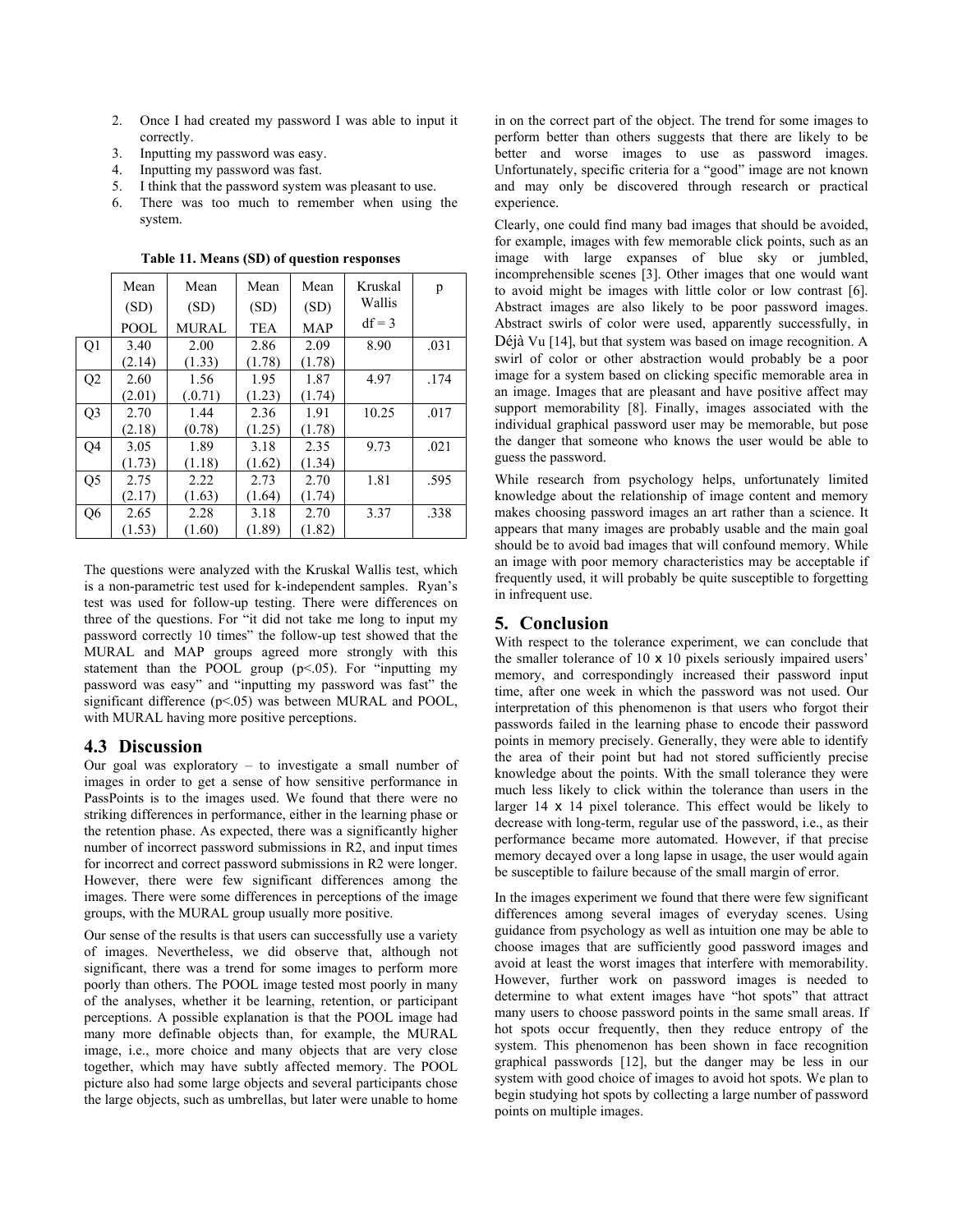As a final note, our results in the two studies reported here have many similarities in overall performance. In particular, we see here and in our earlier study [33, 34] fast performance in learning, followed by fast and accurate performance in the following retention trial. This is followed in all our experiments by much poorer memory in the retention trial one week later. This pattern exists regardless of tolerance or image. In our prior study, however, we had a third retention trial 4 weeks after the second trial. In this delayed trial the memory problems decreased, i.e., there were many fewer incorrect password submissions. Thus, it appears that users consolidate their memory of the password over time. Perhaps difficulties they experienced in the one-week retention trial forced them to encode their passwords more precisely. We are interested in studying the process of consolidation of graphical passwords in memory more fully and in investigating the time to input graphical passwords when the user has become highly skilled. This automation did not occur in our studies because of the focus on memorability, which dictated intermittent use over time. With skilled users we would like to compare our experimental results to predictions of Fitts' Law [17].

## **6. ACKNOWLEDGMENTS**

This work was supported in part by NSF grants CCR-0310490, CCR-0310793, and CCR-0310159.

## **7. REFERENCES**

- [1] Adams, A. and Sasse, M.A. Users are not the enemy. *CACM 42*, 12 (1999), 41-46.
- [2] Bahrick, H.P. semantic memory content in permastore: Fifty years of memory for Spanish learned in school. *Journal of Verbal Learning and Verbal Behavior 14* (1984), 1-24.
- [3] Biederman, I., Glass, A.L. and Stacy, E.W. Searching for objects in real world scenes. *Journal of Experimental Psychology 97* (1973), 22-27.
- [4] Birget, J.C., Hong, d., Memon, N. Robust discretization, with application to graphical passwords. *Cryptology ePrint Archive,* http://eprint.iacr.org/2003/168, accessed Jan. 17, 2005.
- [5] Blonder, G.E. Graphical passwords. United States Patent 5559961, (1996).
- [6] Borges, M.A., Stepnowsky, M.A., and Holt, L.H. Recall and recognition of words and pictures by adults and children. *Bulletin of the Psychonomic Society 9*, 2 (1977), 113-114.
- [7] Boroditsky, M. Passlogix Password Schemes. http://www.passlogix.com. Accessed Dec. 2, 2002.
- [8] Bradley, M.M., Grenwald, M.K., Petry, M.C. and Lang, P.J. Remembering pictures: Pleasure and arousal in memory. *Journal of Experimental Psychology 81,* 2 (1992), 379-390.
- [9] Brown, A.S., Bracken, E., Zoccoli, S. and Douglas, K. Generating and remembering passwords. *Applied Cognitive Psychology 18* (2004), 641-651.
- [10] Brostoff, S. and Sasse, M.A. Are Passfaces more usable than passwords: A field trial investigation. In *People and Computers XIV - Usability or Else: Proceedings of HCI 2000 (Bath, U.K., Sept. 8-12, 2000)*. Springer Verlag, 405- 424.
- [11] Coventry, L., De Angeli, A. and Johnson, G. Usability and biometric verification at the ATM interface. In *Proceedings of the SIGCHI Conference on Human Factors in Computing Systems (CHI'03)* (Fort Lauderdale, FL, USA, April 5-10, 2003). ACM Press, New York, NY, 153-160.
- [12] Davis, D. Monrose, F. and Reiter, M.K. On user choice in graphical password schemes. In *Thirteenth Usenix Security Symposium* (San Diego, CA, USA, Aug. 9-13, 2004). http://www.usenix.org/events/sec04/tech/davis.html, accessed: Feb. 21, 2005.
- [13] De Angeli, A., Covernty, L., Cameron, D., Johnson, G.I. and Fischer, M. VIP: A visual approach to user authentication. In *Proceedings of the Working Conference on Advanced Visual Interfaces (AVI 2002)* (Trento, Italy, May 22-24, 2002). ACM Press, New York, NY, 316-323.
- [14] Dhamija, R. and Perrig, A. Déjà Vu: User study using images for authentication. In *Ninth Usenix Security Symposium* (Denver, CO, USA, Aug. 14-17, 2000). http://www.usenix.org/publications/library/proceedings/sec2 000/dhamija.html, accessed: Feb. 20, 2005.
- [15] Dourish, P. Security as experience and practice: Supporting everyday security. Talk given at the *DIMACS Workshop on Usable Privacy and Security Software*, July 7, 2004.
- [16] Feldmeier, D.C. and Karn, P.R. UNIX password security ten years later. In *Advances in Cryptology – CRYPTO'89*, Lecture Notes in Computer Science 435, Springer Verlag (1990), 44-63.
- [17] Fitts, P.M. The information capacity of the human motor system in controlling amplitude of movement. *Journal of Experimental Psychology 47* (1954), 381-391.
- [18] Hollingsworth, A. and Henderson, J.S. Accurate visual memory for previously attended objects in natural scenes. *Journal of Experimental Psychology – Human Percpetion and Performance 28* (2002), 113-136.
- [19] Jain, A., Hong, L. and Pankanti, S. Biometric identification. *CACM 43*, 2 (2000), 91-98.
- [20] Klein, D. A survey of, and improvement to, password security. In *UNIX Security Workshop II Proceedings, Tenth Usenix Security Symposium* (Portland, OR, USA, Aug. 27- 28, 1990), 83-86.
- [21] Mandler, J.M. and Ritchey, G.H. Long-term memory for pictures. *Journal of Experimental Psychology: Human Learning and Memory 3* (1977), 386-396.
- [22] Morris, R. and Thompson, K. Password security; A case study. *CACM 22* (1979), 594-597.
- [23] Nelson, D.L., Reed, U.S., and Walling, J.R. Picture superiority effect. *Journal of Experimental Psychology: Human Learning and Memory 3* (1977), 485-497.
- [24] Norman, D.A. *The Design of Everyday Things*. Basic Books, New York, NY, 1988.
- [25] Patrick, A.S. Long, A.C. and Flinn, S. HCI and security systems. In *Proceedings of the SIGCHI Conference on Human Factors in Computing Systems (CHI'04)* (Vienna, Austria, April 24-29, 2004). ACM Press, New York, NY, 1056-1057.